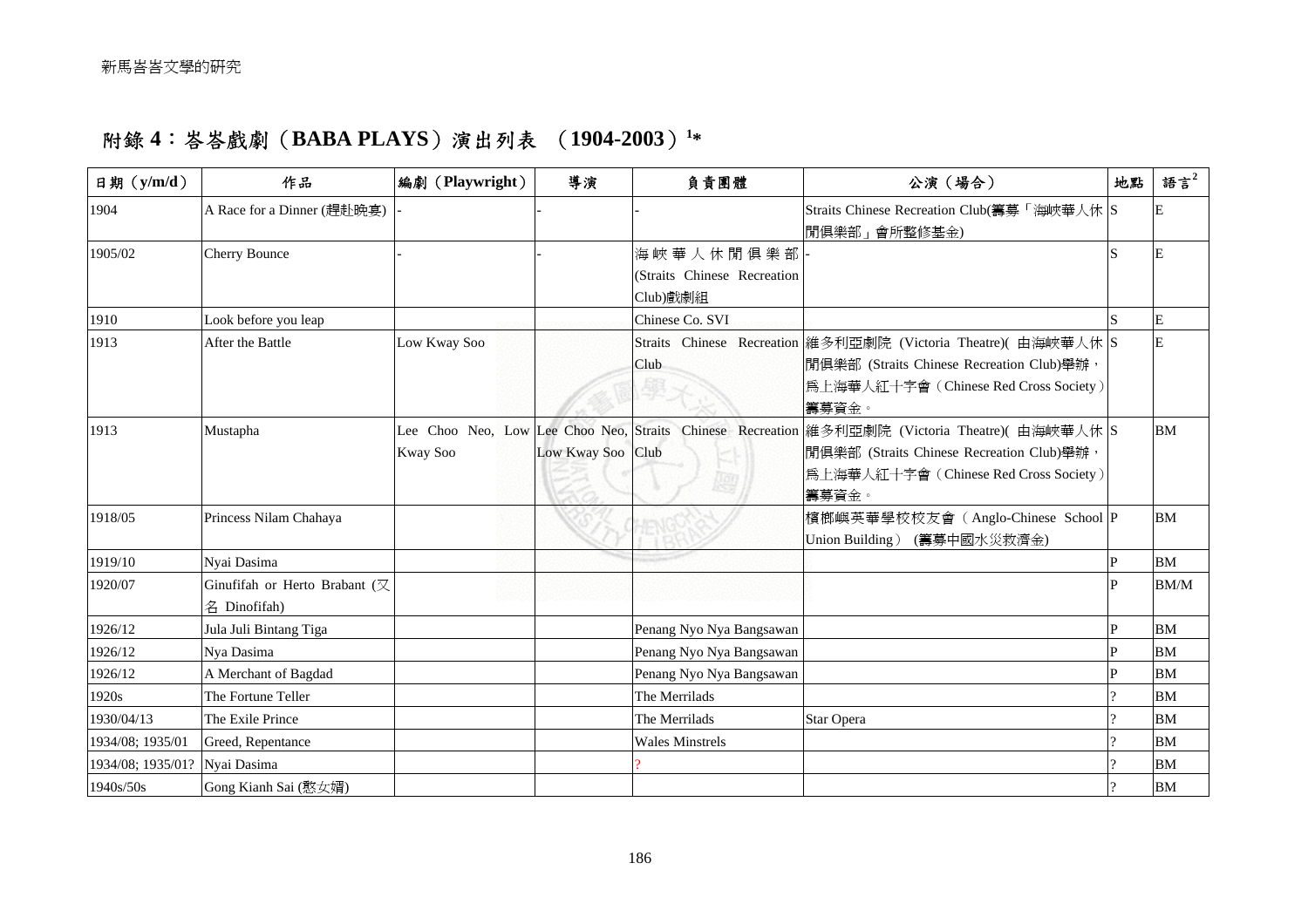| 1940s/50s     | Boo Siong Sai Sah (武松殺嫂)                         |               |                                                           |                                                                                                                                                      | $\Omega$  | <b>BM</b>     |
|---------------|--------------------------------------------------|---------------|-----------------------------------------------------------|------------------------------------------------------------------------------------------------------------------------------------------------------|-----------|---------------|
| 1940s/50s     | Lian Chi Kai Tan (Lotus Seed                     |               |                                                           |                                                                                                                                                      |           | <b>BM</b>     |
|               | with Hardboiled Egg)                             |               |                                                           |                                                                                                                                                      |           |               |
| 1940s/50s     | Blind Marriage (盲婚)                              |               |                                                           | New World (為救濟中國揚子江水災募款)                                                                                                                             |           | $\mathbf{BM}$ |
| 1947/11/01    | Kurang Preksa & Ah Fatt the<br>Pork Seller       |               |                                                           | New World (籌募 Oleh Oleh Party 復興基金)                                                                                                                  |           | <b>BM</b>     |
| 1950          | Bawang Putih Bawang Merah<br>(大蒜洋蔥)              |               | Kumpolan Peranakan                                        | Happy World                                                                                                                                          | S?        | BM            |
| 1950(?)       | Kisah Si Buta                                    |               | $\gamma$                                                  | $\gamma$                                                                                                                                             | 9         | <b>BM</b>     |
| 1956(?)       | Li Ko Mia(A Nun's Fate, 尼姑<br>的命運)               |               | Gan Teck Hock                                             |                                                                                                                                                      |           |               |
| 1957/04/20    | Bunga Tratay (蓮花)                                |               | Association                                               | Malacca Chinese Dramatic Singapore Badminton Hall (為馬六甲佛寺籌建募 S<br>款)                                                                                 |           | <b>BM</b>     |
| 1957/12/07    | Tidak Berdosa (Not Sinful, 無 Ong Chwee Kim<br>罪) |               | Kumpolan<br>Singapura                                     | Peranakan Singapore Badminton Hall (救助 Red Cross Cripple S<br>Children & Cheshire Home 「紅十字會殘障兒童之<br>家及慈氏護養院」)                                       |           | <b>BM</b>     |
| 1958/05/08    | The Secret (Rusiah) (秘密)                         |               |                                                           | Happy World                                                                                                                                          |           | <b>BM</b>     |
| 1958/07/05    | Hanyut Diri (Losing Oneself)                     | Thomas Wu     | Hiboran<br>Singapura                                      | Peranakan Singapore Badminton Hall (in aid of Singapore S<br>Anti-Tuberculosis Association & Society for St.<br>Vincent De Paul)                     |           | <b>BM</b>     |
| 1958/09/13-14 | Satu Darah (One Blood)                           | Ong Chwee Kim | John Ambulance Association Ambulance) 募款)<br>and Brigade) | The St. John Council (St. Happy World Stadium (為聖約翰救傷隊 (St John S                                                                                    |           | <b>BM</b>     |
| 1958/10/06    | Lian Chi Kai Tan (蓮子雞蛋)                          |               | Kumpolan<br>Singapura                                     | Peranakan Happy World (為 Kumpolan 籌款)                                                                                                                |           | BM            |
| 1958/12/04-05 | Nyai Dasima                                      |               | Singapore<br>加坡土生華人業餘劇團)                                  | Peranakan Singapore Badminton Hall (in aid of YMCA S<br>Amateur Dramatic Party (新 Youths' Club Fund and in aid of the Building Fund<br>of the Party) |           | <b>BM</b>     |
| 1959/04/25    | Janda Kaya (Rich Widow 富寡 Ong Chwee Kim<br>婦)    |               |                                                           | Happy World (In aid of International Charity S<br>Committee) 國際慈善機構                                                                                  |           | BM            |
| 1959/06/25    | Naga Berapi (火龍)                                 |               | Peranakan Singapura                                       | Happy World (in aid of After Care Association                                                                                                        | ${\bf S}$ | M             |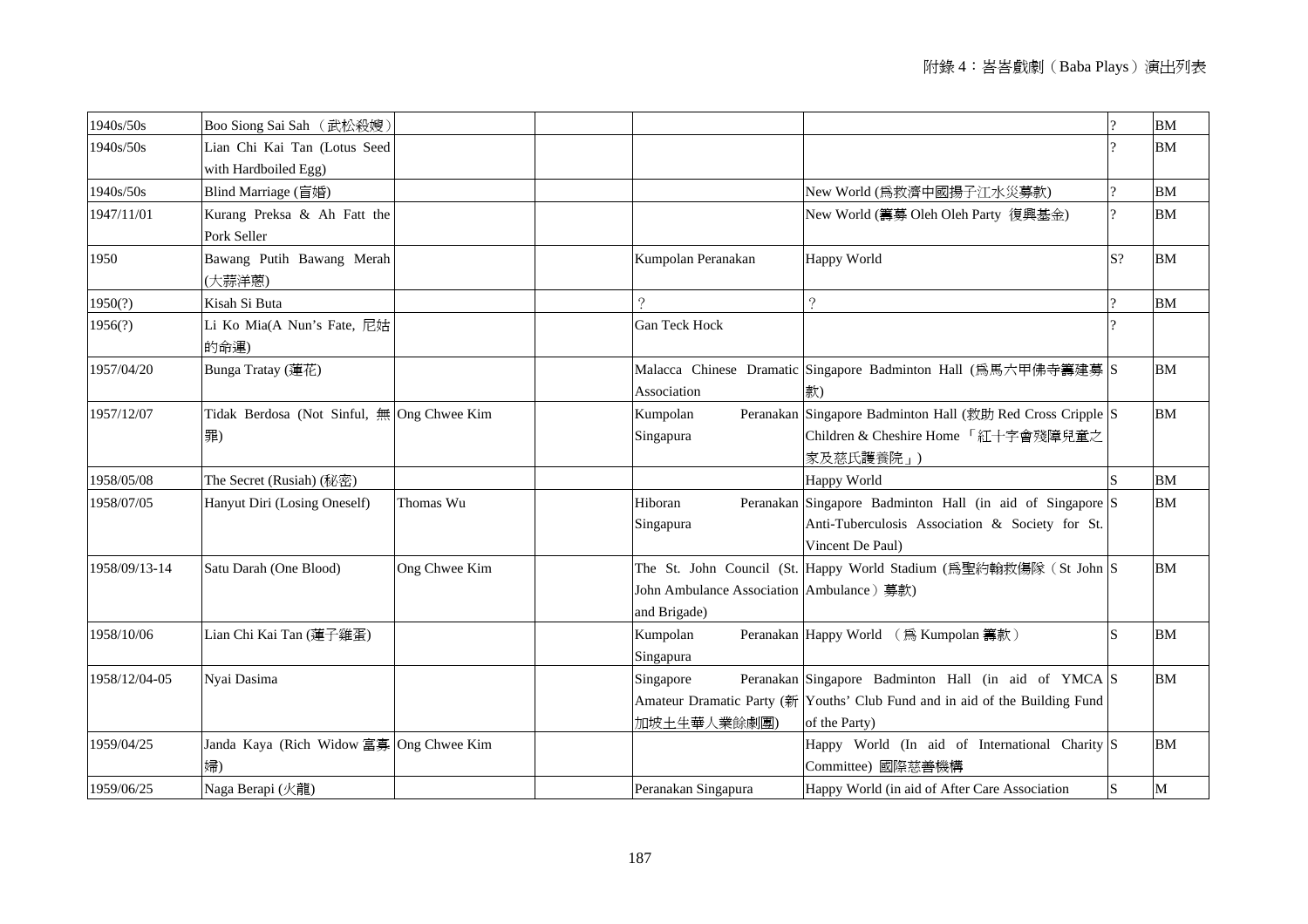| 1959/10/03-04 | Kaseh Ibu Tiri (The Love of a Ong Chwee Kim<br>Stepmother)               |             |                       | Ambulance Association and Building Fund)              | St. John Council (St. John Singapore Badminton Stadium (in aid of St. John S |                         | BM        |
|---------------|--------------------------------------------------------------------------|-------------|-----------------------|-------------------------------------------------------|------------------------------------------------------------------------------|-------------------------|-----------|
|               |                                                                          |             |                       | Brigade)                                              |                                                                              |                         |           |
| 1960/02/27    | Oh Chua Peck Chua (Black<br>Snake and White Snake/Madam<br>White Snake)  |             |                       | Oleh Oleh Party                                       | Happy World (in aid of Little Sisters of the Poor)                           | <sub>S</sub>            | <b>BM</b> |
| 1960/07/16    | Ayer Mata Ibu                                                            | William Tan |                       | Ambulance Association and Building Fund)<br>Brigade)  | St. John Council (St. John Singapore Badminton Hall (in aid of St. John S    |                         | <b>BM</b> |
| 1960/10/15-16 | Ta' Sangka (Unexpected)                                                  |             |                       | Oleh Oleh Party                                       | Happy World Stadium                                                          |                         | <b>BM</b> |
| 1965/08/28    | Menyesal<br>(Regrets)<br>(not<br>identical with the Menyesal of<br>1986) |             |                       | Nonya and Baba                                        | National Theatre (in aid of local Charities and Party<br>Fund)               |                         | <b>BM</b> |
| 1968/02/10    | Malam Peranakan                                                          |             |                       | YWCA & Persatuan Wanita Victoria Theatre<br>Singapura |                                                                              | S                       | BM/E      |
| 1972/02       | <b>Lady Precious Stream</b>                                              |             |                       | State<br>Chinese<br>(Penang)<br>Association           |                                                                              | P?                      | E         |
| 1984/06       | Pileh Menantu                                                            | Felix Chia  | Cecilia Ong           | FOA sub-committee                                     | Festival of Arts (FOA)<br>Drama Centre                                       | $\mathbf S$             | <b>BM</b> |
| 1985/03       | Buang Keroh Pungot Jernih (去 Henry Tan<br>濁存清)                           |             | William Tan           | Gunong Sayang Association                             | Community Chest Victoria Theatre                                             | S                       | <b>BM</b> |
| 1985/06       | Laki Tua Bini Muda (老夫少 Felix Chia<br>妻)                                 |             | Navarroo<br>&<br>Choo | Goh Guan Siew Peranakan Place                         | Peranakan Place Opening (Bibi's Restaurant)                                  | <sub>S</sub>            | <b>BM</b> |
| 1986/01       | Sam Pek Eng Tai: Butterfly Felix Chia<br>Lovers (三伯英台)                   |             | Chua Soo Pong         | <b>Chinese Theatre Circle</b>                         | Drama Centre                                                                 | $\overline{S}$          | <b>BM</b> |
| 1986/06       | Menyesal                                                                 | Henry Tan   | William Tan           | <b>Gunong Sayang Association</b>                      | Victoria Theatre<br>(Festival of Arts)                                       | S                       | <b>BM</b> |
| 1986/11       | Kachang Lupakan Kulit (The Henry Tan<br>Ingrate 失皮花生-忘本)                 |             | William Tan           | <b>Gunong Sayang Association</b>                      | Peranakan Place                                                              | $\overline{\mathbf{S}}$ | <b>BM</b> |
| 1987/09       | Zaman Sekarang (Times have Henry Tan<br>changed, 今時不同往日)                 |             | William Tan           | <b>Gunong Sayang Association</b>                      | Victoria Theatre<br>(Drama Festival)                                         |                         | BM        |
| 1988/06       | Gong Kia Sai                                                             | Henry Tan   | William Tan           |                                                       | Gunong Sayang Association   Festival of Arts (Fringe) & endash; Sentosa      | S                       | <b>BM</b> |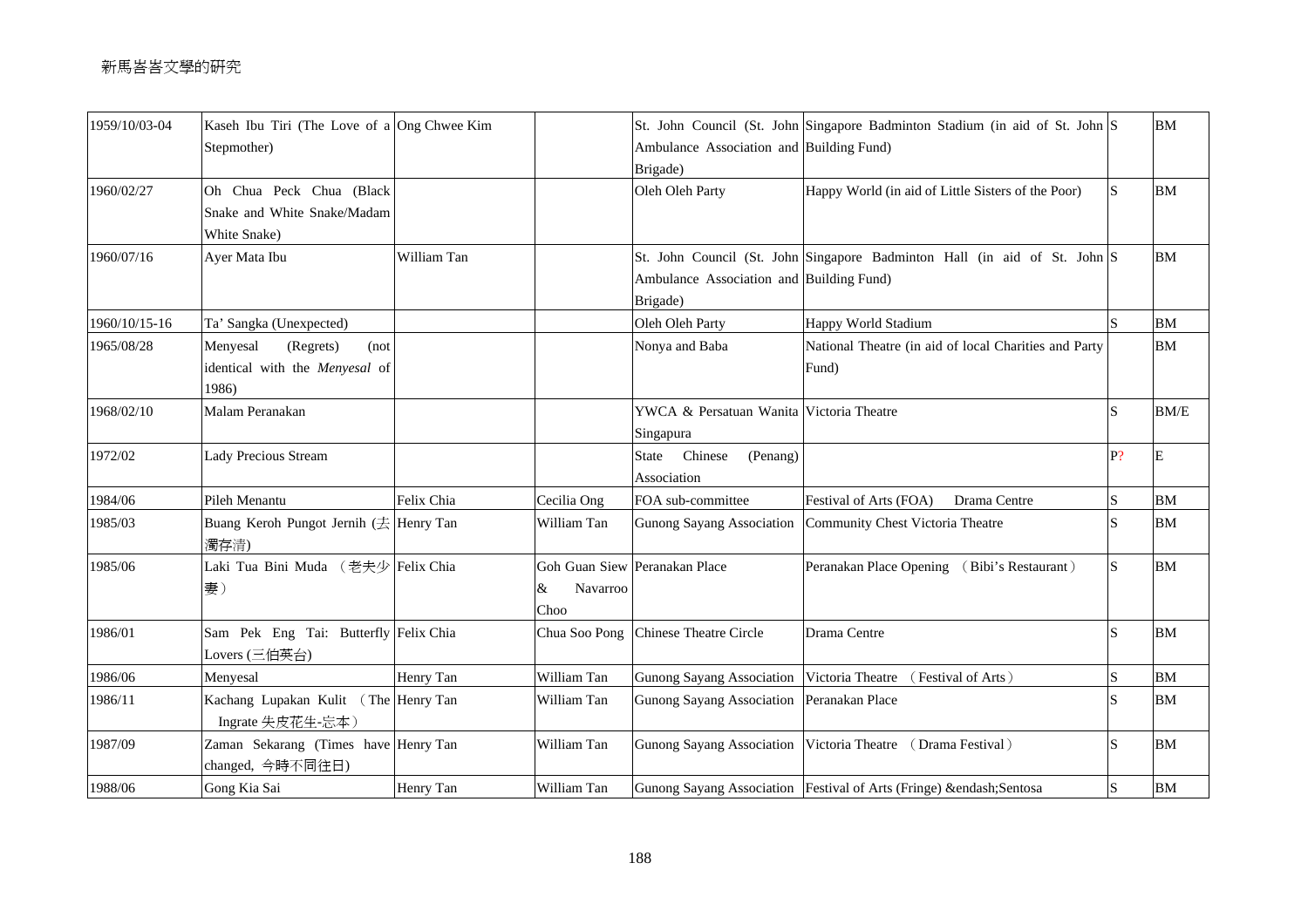| 1989/08          | Biji Mata Mak (Mother's Pet 母 Henry Tan<br>親的寵物)                          |              | William Tan                  |                                               | Gunong Sayang Association WTC Auditorium (Drama Festival)                                                                                   | S            | <b>BM</b> |
|------------------|---------------------------------------------------------------------------|--------------|------------------------------|-----------------------------------------------|---------------------------------------------------------------------------------------------------------------------------------------------|--------------|-----------|
| 1990/06          | Tak Sangka (Unexpected)                                                   | Henry Tan    | William Tan                  |                                               | Gunong Sayang Association   Kallang Theatre (Festival of Arts)                                                                              |              | BM        |
| 1991/11          | Sudah di-Janji (Fated, 命中注 Henry Tan<br>定                                 |              | William Tan                  |                                               | Gunong Sayang Association 2nd ASEAN Theatre Festival &endash WTC S<br>Auditorium                                                            |              | <b>BM</b> |
| 1992/06          | Nasib (Fate, 運氣)                                                          | Henry Tan    | William Tan                  | <b>Gunong Sayang Association</b>              | WTC Auditorium (Festival of Arts)                                                                                                           |              | <b>BM</b> |
| 1993/11          | Salah Sangka (誤會)                                                         | Henry Tan    | Charles Koh                  | <b>Gunong Sayang Association</b>              | WTC Auditorium (Festival of Asian Performing S<br>Arts)                                                                                     |              | BM        |
| 1994/08          | Mari Kita Main Wayang (我們 Felix Chia<br>來演戲)                              |              |                              | The Necessary                                 | Raffles Hotel, Jubilee Hall                                                                                                                 | <sub>S</sub> | <b>BM</b> |
| 1995/05/10-13    | Manis Manis Pait ( Bittersweet Willliam Gwee Thian<br>苦澀甜蜜)               | Hock         |                              |                                               | Gunong Sayang Association   World Trade Centre Auditorium                                                                                   | S            | BM        |
| 1996/08/29-09/08 | Kalu Jodoh Tak Mana Lari Willliam Gwee<br>(Love's Destiny 緣分)             |              | Richard Tan                  |                                               | Gunong Sayang Association   World Trade Centre Auditorium                                                                                   | S            | <b>BM</b> |
| 1997/10/15-19    | Bulan Pernama (An Auspicious Willliam Gwee<br>Full Moon, 滿(祥)月            |              | Richard Tan                  | <b>Gunong Sayang Association</b>              | World Trade Centre Auditorium                                                                                                               | S            | <b>BM</b> |
| 1999/06          | Janji Perot                                                               | William Gwee | Richard<br>Tan,<br>Benny Tan |                                               | Gunong Sayang Association World Trade Centre Auditorium (Arts Festival Baba S<br>play)                                                      |              | <b>BM</b> |
| 1999/08          | Dah Sa Chupak Tak Boley Sa<br>Gantang                                     |              | Kenny Chan                   | Melaka                                        | Persatuan Peranakan Cina Persatuan Peranakan Cina Melaka, Clubhouse                                                                         | M            | <b>BM</b> |
| 1999/10          | Let Him Dream A Little Longer Felix Chia<br>改編自 Mari Kita Main<br>Wayang) |              | Alvin Tan                    | the National University of<br>Singapore (NUS) | Theatre Studies students of Lecture Theatre 13 of the NUS                                                                                   | S            | <b>BM</b> |
| 2000/04          | Dah Sa Chupak Tak Boley Sa<br>Gantang                                     |              | Kenny Chan                   | Melaka                                        | Persatuan Peranakan Cina Persatuan Peranakan Cina Melaka, Clubhouse                                                                         | M            | <b>BM</b> |
| 2000             | Chueh-It, Chap Goh                                                        |              | GT Lye                       | <b>Gunong Sayang Association</b>              |                                                                                                                                             | S            | <b>BM</b> |
| $200 -$          | Wayang peranakan: Hujan balek<br>ke langit                                |              |                              | <b>Gunong Sayang Association</b>              |                                                                                                                                             |              | BM        |
| 2001/03          | Dah Sa Chupak Tak Boley Sa<br>Gantang: You Can't Change<br>Destiny        |              | Kenny Chan                   | Melaka                                        | Persatuan Peranakan Cina World Trade Centre Auditorium (in aid of Asian S<br>Women's Welfare Association (AWWA) through<br>Community Chest. |              | <b>BM</b> |